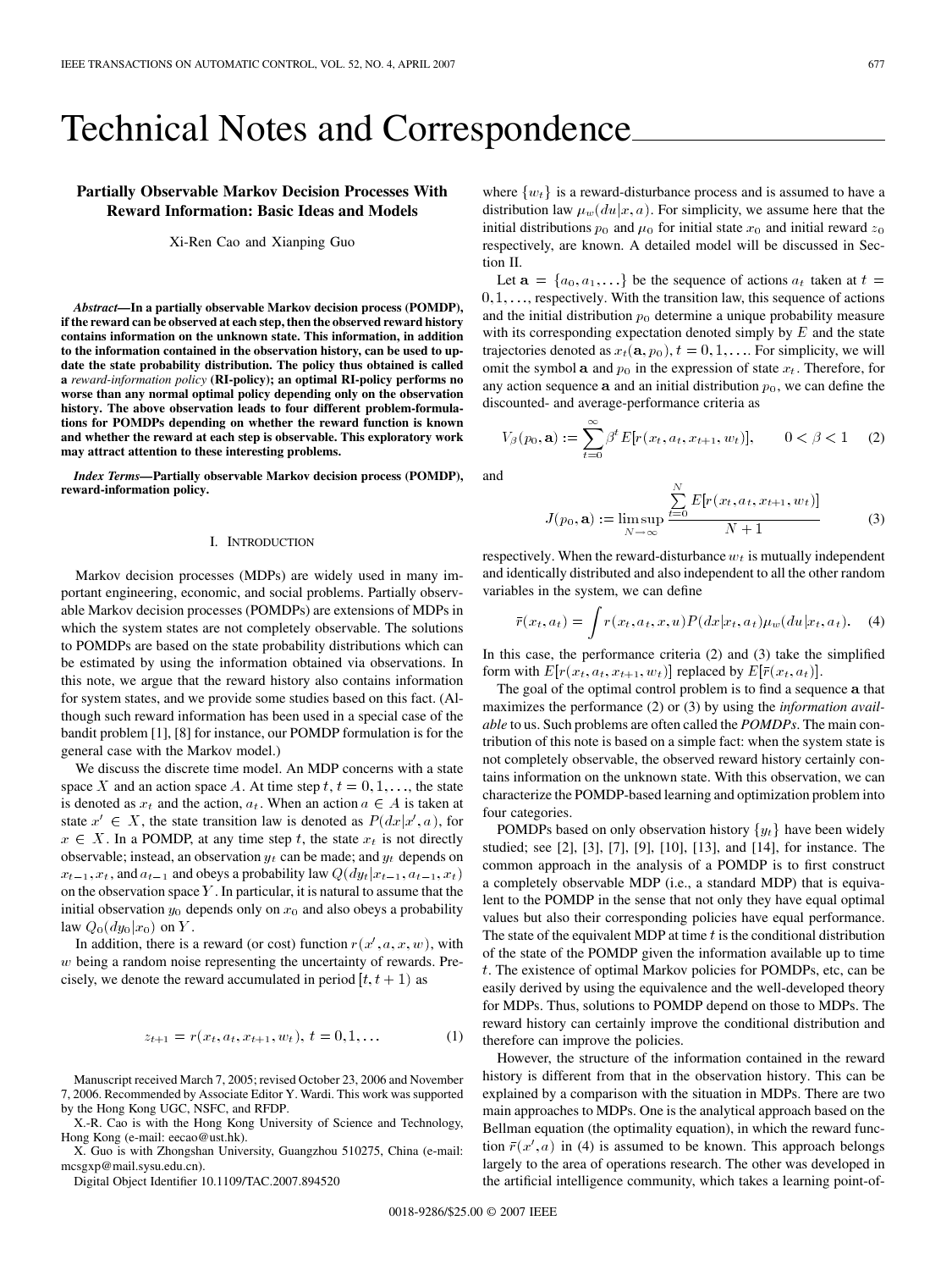<span id="page-1-0"></span>view. In this approach, rewards  $\overline{z}_t := \overline{r}(x_t, a_t)$  (we will simply denote it as  $z_t$  for simplicity) at all times  $t = 0, 1, \ldots$ , are observed from the system directly. The optimal policy is determined by analyzing these data. In MDPs, because the state  $x_t$  is completely observable, knowing the function  $\bar{r}$  is equivalent to observing  $z_t$ . That is, the problem formulations for both approaches are essentially the same for MDPs.

In POMDPs, however, knowing the reward function  $r(x', a, x, w)$ (or  $\bar{r}(x', a)$ ) is not the same as observing the value of  $z_t =$  $r(x_t, a_t, x_{t+1}, w_t)$  (or  $\bar{r}(x_t, a_t)$ ), because  $x_t$  is not observable. Thus, the information available to us for the analytical approach (assuming  $r(x', a, x, w)$  is known) and the learning-based approach (assuming  $z_t$ ) is observable) are different. Specifically, if we only know the function  $r(x', a, x, w)$ , then we do not know the exact value of  $z_t$ . On the other hand, if we are able to observe  $z_t$  for all  $t = 0, 1, \ldots$ , we may obtain some more information on the system states; and if, furthermore, we know the function  $r(x', a, x, w)$  then we can update the probability distribution of  $x_t$  using the fundamental probability theory. Even if we do not know  $r(x', a, x, w)$ , we may derive approximations of it with statistic inference methods. Thus, there are four different problem formulations for POMDPs, depending on whether the reward function is known and whether the reward at each step is observable, each contains different information about the system state. In all these cases, the optimal policy depends not only on the histories of the observation process and the actions taken at each step, but also on the history of the rewards that are observed. Such a policy will be called a *reward-information policy* (RI-policy); see Definition 2.2 for details.

The information provided by the observations of the rewards  $z_t$ ,  $t = 0, 1, \ldots$ , is already discussed in bandit problems in [\[1\]](#page-3-0) and [\[8\]](#page-3-0) for instance. However, we feel that none has clearly classified the problems into the four categories as we do in this note in the general framework, and the bandit problem is not a standard POMDP.

In this note, we first propose four different problem formulations for POMDPs, as explained in the above discussion. Then we discuss the differences among them as well as the approaches to these problems. After that, we examine in some details the case where both the function  $r(x', a, x, w)$  is known and the reward  $z_t, t = 0, 1, \ldots$ , are observable. The existence and algorithms of optimal-RI policies for the discounted- or average-reward criteria are mainly concerned, and we hope our exploratory work can attract research attention to these interesting problems.

#### II. PROBLEM FORMULATIONS FOR POMDPS

In general, a POMDP consists of the following elements:

$$
\{X, Y, A, P(dx|x', a), Q(dy|x', a, x) \newline Q_0(dy|x), p_0, r(x', a, x, w), \mu_0\} \quad (5)
$$

where

- i) X, *the state–space*, is a Borel space;
- ii) Y , *the observation space*, is also a Borel space;
- iii) A, *the control set*, is a Borel space as well;
- iv)  $P(dx|x', a)$ , *the state transition law*, is a stochastic kernel on X given  $X \times A$ ;
- v)  $Q(dy|x', a, x)$ , *the observable kernel*, is a stochastic kernel on Y given  $X \times A \times X$ ;
- vi)  $Q_0(dy|x)$ , *the initial observable kernel*, is a stochastic kernel on Y given  $X$ ;
- vii)  $p_0$ , *the initial distribution*, is the (*a priori*) initial distribution on X;
- viii)  $r(x', a, x, w)$ , *the reward function*, is a measurable function on  $X \times A \times X \times U$ , and takes values in a Borel set Z in the space of all real numbers;  $w$  is a disturbance variable with a distribution  $\mu_w(\cdot|x', a, x)$  that may depend on  $(x', a, x)$ ;

ix)  $\mu_0$ , *the initial distribution for the system's initial reward*  $z_0$ , is a distribution on the set Z.

*Definition 2.1:* The model (5) with properties i $\rightarrow$ ix), is called a partially observable Markov decision process (POMDP).

A POMDP evolves as follows. At the initial decision step  $t = 0$ , the system has an initial (unobservable) state  $x_0$  with  $a$  priori distribution  $p_0$  and an initial reward  $z_0$  with the distribution  $\mu_0$ ; in addition, an initial observation  $y_0$  is generated according to the kernel  $Q_0(\cdot|x_0)$ . If at time step  $t \geq 0$ ) the system is at state  $x_t$  and a control  $a_t \in A$  is applied, then the system moves to state  $x_{t+1}$  at step  $t + 1$  according to the transition law  $P(dx_{t+1}|x_t, a_t)$ ; an observation  $y_{t+1}$  is generated by the observation kernel  $Q(dy_{t+1}|x_t, a_t, x_{t+1})$ , and a reward  $z_{t+1} =$  $r(x_t, a_t, x_{t+1}, w_t)$  accumulated in the time period  $[t, t+1)$  is received at time step  $t + 1$ . (In this definition,  $z_{t+1}$ , instead of  $z_t$ , is used; this satisfies causality, i.e., the reward is received after action  $a_t$  is taken). Since the effect of  $\mu_0$  on the performance criteria is straightforward, we will omit the notation  $\mu_0$  even when the quantities indeed depend on it.

At time  $t \geq 0$ , all the information about the past can be represented by the observation-reward-action history denoted as  $h_t$  :=  $(p_0, y_0, z_0, y_1, z_1, a_1, \ldots, y_{t-1}, z_{t-1}, a_{t-1}, y_t, z_t)$ . Thus, the action  $a_t$  at time  $t \geq 0$  can be taken according to a given kernel  $\pi_t(\cdot|h_t)$  on A.

*Definition 2.2:* The sequence of stochastic kernels  $\{\pi_t, t =$  $0, 1, \ldots$ , is called a reward-information (RI) policy.

For a given RI-policy  $\pi$ , because the action sequence a is determined by  $\pi$ , the discounted- and average-performance criteria are defined as [\(2\)](#page-0-0) and [\(3\)](#page-0-0) with a replaced by  $\pi$ . The goal of POMDPs is to find a  $\pi$  that maximizes/minimizes the performance [\(2\)](#page-0-0) or [\(3\)](#page-0-0) over all RI-policies.

*1) Example 1:* A stochastic control problem is typically modeled as

a) 
$$
x_{t+1} = F(x_t, a_t, \xi_t), t = 0, 1, ...
$$
  
\nb)  $y_{t+1} = G(x_t, a_t, x_{t+1}, \eta_{t+1}), t = 0, 1, ...$   
\nc)  $y_0 = G_0(x_0, \eta_0)$  (6)

where  $x_t$ ,  $a_t$ , and  $y_t$  are, respectively, the state, the control, and the observation at time t;  $\{\xi_t\}$  is a state-disturbance process, and  $\{\eta_t\}$  an observation (or measurement) noise. We assume that the initial probability distribution of  $x_0$  is  $p_0$ . Equation (6) is typically called a *partially observable* system.

The system (6) with the reward structure [\(1\)](#page-0-0) fits the general setting of POMDPs. Let  $x_t, y_t, a_t$  take values in Borel space X, Y and A, respectively. Suppose that  $\{\xi_t\}$ ,  $\{\eta_{t+1}\}$  and  $\{w_t\}$  are sequences of independent and identically distributed (in time) random variables with values in Borel spaces  $S_s$ ,  $S_o$  and U, respectively, and we assume that they may depend on states and actions. Thus, their distributions are denoted by  $\mu_{\xi}(\cdot|x, a)$  (with  $x_t = x$  and  $a_t = a$ ),  $\mu_{\eta}(\cdot|x', a, x)$  (with  $x_t = x', x_{t+1} = x$  and  $a_t = a$ ), and  $\mu_w(\cdot|x', a, x)$  as in viii) of (5), respectively. We also denote by  $\mu_{\eta_0}(\cdot)$  the distribution of  $\eta_0$  taking values in  $S_o$ . Let F, G and  $G_0$  be given measurable functions, and  $x_0$ be independent of  $\{\xi_t\}$ ,  $\{\eta_{t+1}\}\$  and  $\{w_t\}$ .

We denote by  $I_B[\cdot]$  the indicator function of any set B, and by  $\mathcal{B}(S)$ the Borel  $\sigma$ -algebra of any Borel space S. Then the state transition law  $P(\cdot|x, a)$  is given by

$$
P(B|x,a) = \int_{S_{\mathcal{S}}} I_B[F(x,a,u)] \mu_{\xi}(du|x,a), B \in \mathcal{B}(S)
$$

and the initial observation kernel  $Q(\cdot|x', a, x)$  given by

$$
Q(C|x', a, x) = \int_{S_o} I_C[G(x', a, x, v)] \mu_{\eta}(dv|x', a, x)
$$

for all  $C \in \mathcal{B}(Y)$ . If  $x_0 = x$ , then

$$
Q_0(C'|x) = \int_{S_o} I_C[G(x, s)] \mu_{\eta_0}(ds), C' \in \mathcal{B}(Y)
$$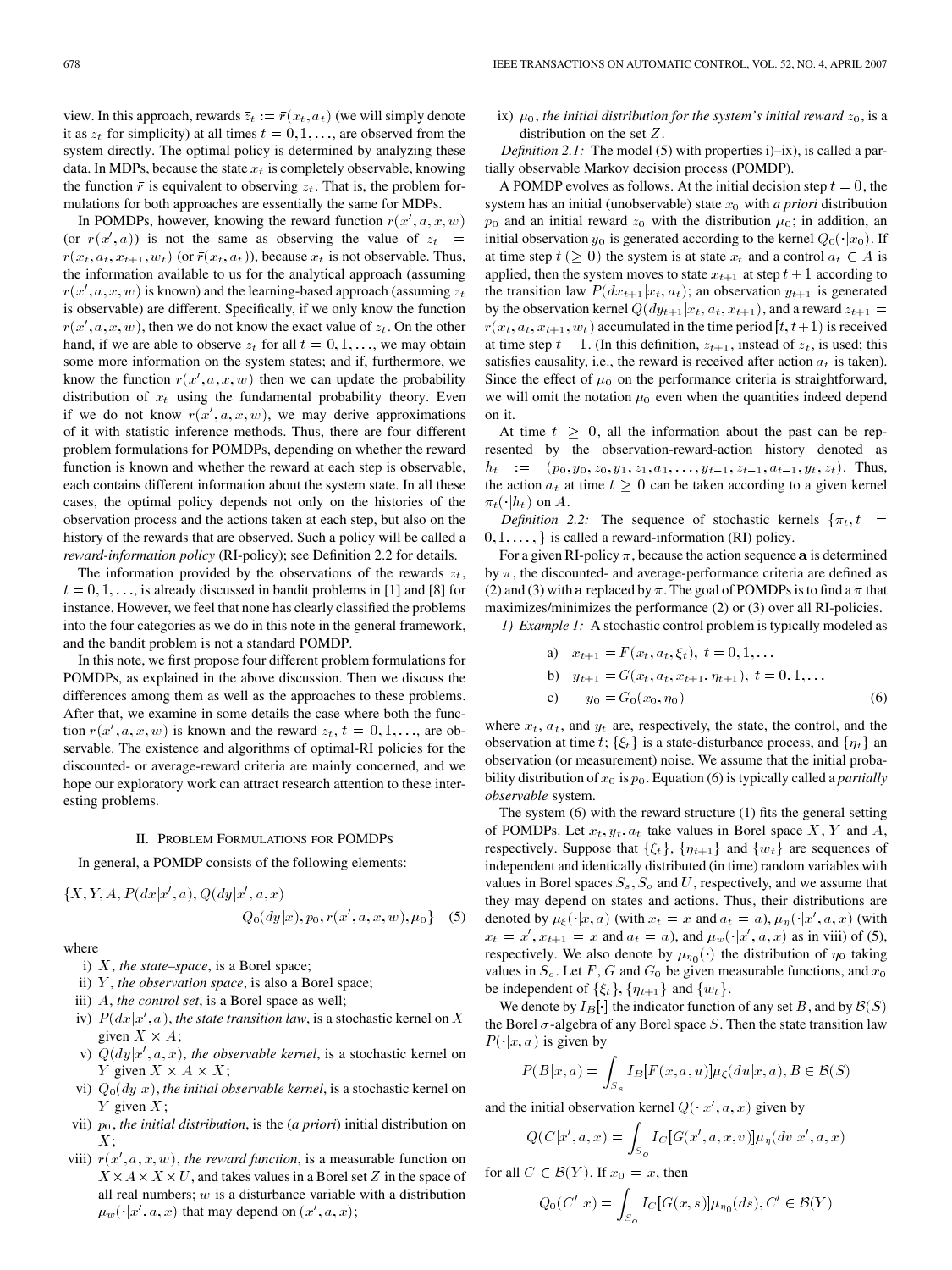whereas, if  $x_t = x'$ ,  $x_{t+1} = x$  and  $a_t = a$ , then the observation value  $z_{t+1}$  is obtained by the *reward-observation kernel*  $R(\cdot | x', a, x)$  on Z given  $X \times A \times X$ , defined by

$$
R(D|x', a, x) := \int_U I_D[r(x', a, x, s)] \mu_w(ds | x', a, x)
$$
 (7)

for all Borel set  $D \in \mathcal{B}(Z)$ . Thus, the above discussion regarding the reward information applies to this control problem. It is easy to see that the same is true for time variant systems with  $F$  and  $G$  replaced by  $F_t$ and  $G_t$ (depending on t), respectively.

However, the information available to us are different for POMDPs depending on whether the reward function  $r(x', a, x, w)$  is known and whether the reward at each step  $z_t$ ,  $t = 0, 1, \ldots$ , can be observed. This leads to four different problem formulations for POMDPs specified as follows.

- a) The function  $r(x', a, x, w)$  is known, and the reward  $z_t$  can be observed at each step t.
- b) The function  $r(x', a, x, w)$  is known, but the reward  $z_t$  cannot be observed at each step t.
- c) The function  $r(x', a, x, w)$  is unknown, but the reward  $z_t$  can be observed at each step t.
- d) The function  $r(x', a, x, w)$  is unknown, and the reward  $z_t$  cannot be observed at each step t.

In the standard MDPs (e.g.,  $[2]$ ,  $[4]$ – $[6]$ , and  $[11]$ ), the reward function  $\bar{r}(x, a)$  does not involve randomness. With analytical approaches, it is natural to assume that the reward function is known. However, with online (or sample path based) approaches such as reinforcement learning, it is convenient to assume that the reward at each step  $z_t$  can be exactly observed, which is used to update the estimate of the value function. Because the state is completely observable, knowing the function  $\bar{r}(x, a)$  is the same as knowing the reward  $z_t$ . Therefore, the assumptions in both cases are equivalent. In the case of POMDPs, these assumptions have different implications and we will discuss the four cases listed above separately.

2) *Case (a):*  $(r(x', a, x, w)$  known,  $z_t$  observable) We emphasize that there is a fundamental difference between Cases (a) and (b) discussed later in POMDP problems. If  $z_t = r(x', a, x, w)$  is observable, then the value of  $z_t$  certainly provides information to state x via  $r(x', a, x, w)$ . Therefore, once  $z_t$  is obtained, we can update the conditional distribution of the state, which should be more accurate than only the observation  $y_t$  is used. We refer to this case as POMDPs with *full reward information* (POMDPs-FRI). Since both observation histories  $y_t$  and  $z_t$  provide information for the distribution of state  $x_t$ , the optimal performance of Case (a) (POMDP-FRI) should be no worse than that of Case (b) (POMDPs-PRI).

3) Case (b):  $(r(x', a, x, w)$  known,  $z_t$  not observable) This is the standard formulation for most analytical approaches. We use the classical LQG problem in stochastic control as an example to illustrate the idea. The system is described by a linear stochastic differential equation,

$$
\frac{dx}{dt} = F(t)x + G(t)u + w(t)
$$

where x is the m-dimensional state vector,  $u$  is a control action, and  $w(t)$  is a Gaussian white noise. The measurement is an *n*-dimensional vector

$$
y(t) = H(t)x(t) + v(t)
$$

with  $v(t)$  being a Gaussian white noise. The performance to be maximized is

$$
J = E\left\{ \int_{t_0}^{t_f} \left[ x^T, u^T \right] \begin{bmatrix} A(t) & N(t) \\ N^T(t) & B(t) \end{bmatrix} \begin{bmatrix} x \\ u \end{bmatrix} dt \right\}
$$
(8)

where  $t_f$  is a termination time. If we write

$$
z(t) = [x^T, u^T] \begin{bmatrix} A(t) & N(t) \\ N^T(t) & B(t) \end{bmatrix} \begin{bmatrix} x \\ u \end{bmatrix}
$$

then  $J = E\left\{\int_{t_0}^{t_f} z(t) dt\right\}$ . Apparently, we assume that the form of  $z(t)$ , i.e.,  $A(t)$ ,  $\tilde{B}(t)$  and  $N(t)$  are known, but we do not assume that the value of  $z(t)$  can be obtained at any time t. Because the state is partially observable and the reward function is known, the reward is also partially observable. We refer to this case as POMDPs with *partial reward information* (POMDPs-PRI). Although the LQG problem is defined in a continuous time domain with a finite horizon, the basic principle for the problem formulation is the same as our model [\(5\)](#page-1-0).

Case (b) is well studied in literature and it is well known that the problem can be converted to a standard MDP with all possible state distributions as its states (called belief states).

4) Case (c):  $(r(x', a, x, w)$  unknown,  $z_t$  observable) For many practical systems, the function  $r(x', a, x, w)$  is very complicated and cannot be exactly determined; however, the instant reward  $z_t$  can be observed. For instance, in communication networks, even the state of the system is hard to observe, but the instant reward (or cost), such as dropping a packet, can be observed. In addition, the online (or sample-path-based) optimization approaches depend on observing the current reward to adjust their estimates for the value functions (or potentials). In reinforcement learning algorithms, the essential fact is the value of the reward at each step, the form of the reward function is not needed. Therefore, Case (c) is also practically important. We refer to this case as POMDPs with *incomplete reward information* (POMDPs-IRI).

Although the form of  $r(x', a, x, w)$  is unknown, with the reward observation sequence  $z_t = r(x_t, a_t, x_{t+1}, w_t)$ , the distribution of  $w_t$ , the distribution of  $x_t$  obtained from the observation history  $y_t$ , and the action  $a_t$ , we can try to estimate the function  $r(x', a, x, w)$  using statistic theory. Therefore, with  $z_t$  observed, using the estimated function, we can apply similar approaches as Case (a) to obtain more information about  $x_t$  and a possibly better policy than Case (b). This is a difficult problem and will be left for further research.

5) Case (d):  $(r(x', a, x, w)$  unknown,  $z_t$  not observable) Few information is available in this case. However, if we can obtain (observe) the total reward in a time period, such as the value of  $J$  in the LQG problem (8), we still can get some information about how good we are doing in the entire interval  $[t_0, t_f)$ . Therefore, if we are allowed to repeat the experiment, we will be still able to learn from the past operations. Thus, this case still presents a meaningful research (albeit hard) problem. We refer to this case as POMDPs with *no reward information* (POMDPs-NRI).

To understand more about the previous cases, we give an example.

*6) Example 2:* A robot moves among three rooms lining up in a row. The rooms are denoted as L, M, and R, representing the left, the middle, and the right rooms, respectively. The robot can take two actions in each room. In room M, if action  $A_l$   $(A_r)$  is taken, the robot will move to room L with probability 0.8 (0.2) and to room R with probability 0.2 (0.8). In room L, if action  $A_l$  ( $A_r$ ) is taken, the robot will hit the left wall then stay in room L with probability 0.8 (0.2), or will move to room M with probability 0.2 (0.8). Similarly, In room R, if action  $A_r(A_l)$  is taken, the robot will hit the right wall then stay in room R with probability 0.8 (0.2), or will move to room M with probability 0.2 (0.8).

A unit cost will be received if the robot hits a wall. The cost function is denoted as  $r(x_t, x_{t+1})$  with  $r(L, L) = r(R, R) = 1$ , and  $r = 0$  for other cases. The goal is to design a policy that minimizes the long-run average cost.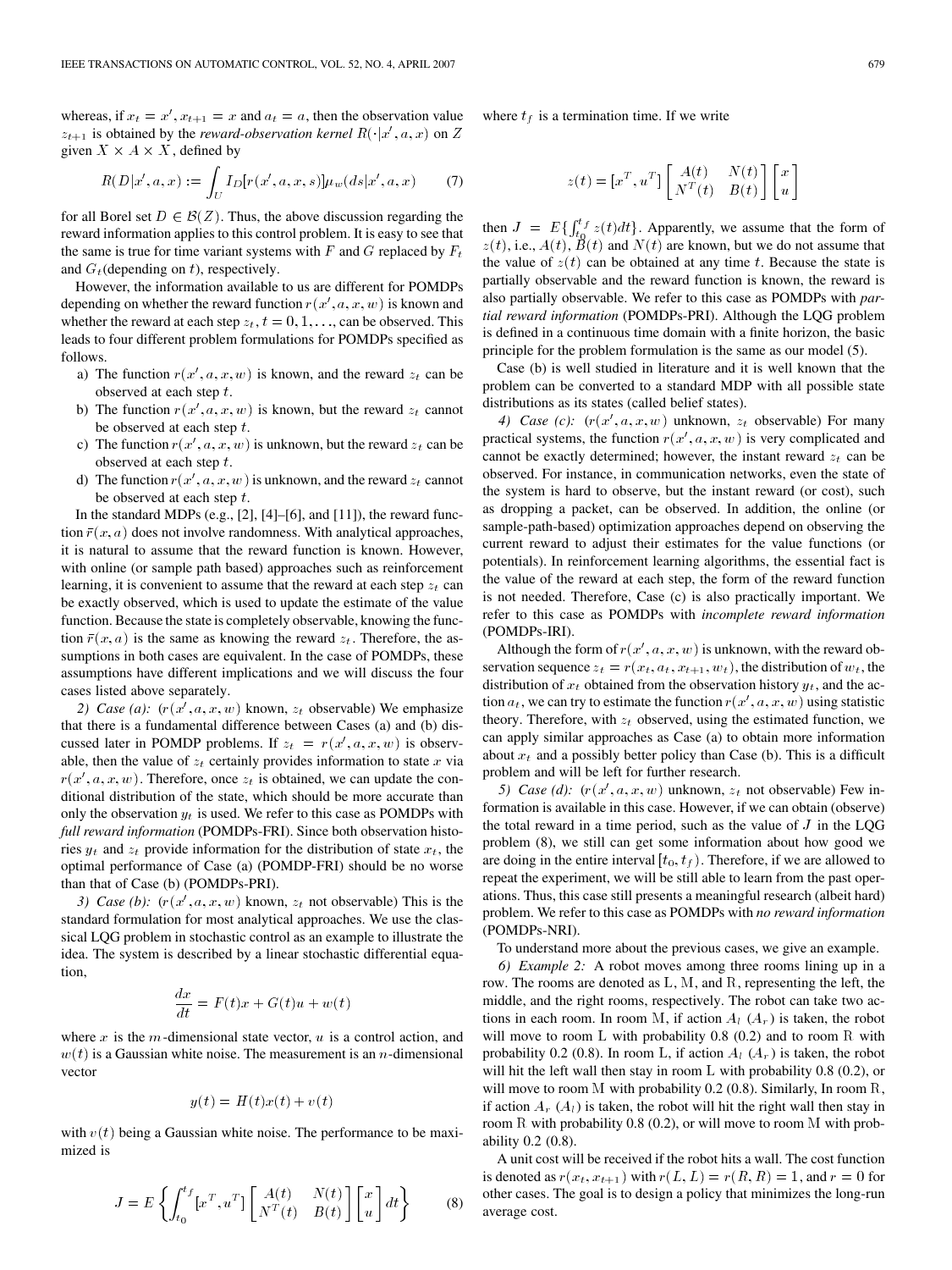<span id="page-3-0"></span>The system states are L, M, and R. With the MDP model, the state is observable, and the optimal policy is obvious: Take action  $A_r$  at state L and action  $A_l$  at state R. With POMDPs, the state is not observable and we need to consider four cases (assume there is no additional observation  $y$ ).

*7) Case a:* r is known and  $z_t = r(x_t, x_{t+1})$  is observable. For example, we know that when the robot hits a wall we can hear a beep. Suppose that the *a priori* probabilities of the states are  $p_0(L)$ ,  $p_0(M)$ , and  $p_0(R)$ , respectively. If we hear a beep after action  $A_l(A_r)$  is taken, we have the following conditional probabilities:

$$
p(\text{beep}|L, A_l) = 0.8
$$
  

$$
p(\text{beep}|M, A_l) = 0, p(\text{beep}|R, A_l) = 0.2.
$$

With this, the state probability distribution after hearing or not hearing a beep can be easily updated.

*8) Case b: r* is known but  $z_t = r(x_t, x_{t+1})$  is not observable. This is a standard POMDP problem. No additional information can be obtained by rewards. The state distribution has to be estimated by observations. In this particular problem, no additional observation is available. Given any initial state probability distribution  $p_0$ , if there is no periodicity, the system eventually will reach some steady state distribution denoted as  $\pi = (\pi(L), \pi(M), \pi(R))$ . Suppose that with this state distribution we take a random policy: Take action  $A_l$  with probability  $p_l$  and take action  $A_r$  with probability  $p_r$ . Then, the transition matrix (list the states in the order of  $L, M$ , and  $R$ )

$$
P = \begin{bmatrix} 0.8p_l + 0.2p_r & 0.2p_l + 0.8p_r & 0 \\ 0.8p_l + 0.2p_r & 0 & 0.2p_l + 0.8p_r \\ 0 & 0.8p_l + 0.2p_r & 0.2p_l + 0.8p_r \end{bmatrix}
$$

:

Then, we have  $\pi = \pi P$ . The problem becomes to minimize

$$
\pi(L)(0.8p_l + 0.2p_r) + \pi(R)(0.8p_r + 0.2p_l)
$$

with  $p_l + p_r = 1$ .

*9) Case c:* r is unknown and  $z_t = r(x_t, x_{t+1})$  is observable. That is, we can hear a beep when a cost is incurred, but we don't know why there is a beep. In this case, we need to learn the pattern for the beeps. For example, we may find that if we take action  $A_l$  twice and mean while we hear the beep twice, then it is more likely that we will hear a beep if we take  $A_l$  again; and so on. This is the learning-based approach. After learning for some times, we may find the form of the function  $r$  based on the patterns we learned. Then the problem becomes Case a.

*10) Case d:* r is unknown and  $z_t = r(x_t, x_{t+1})$  is not observable. If the total cost in a finite period of  $N$  steps can be obtained and the experience is repeatable, we can still do something. There are  $2^N$  possible ways to choose actions. We can search for the best choice in this space of  $2^N$  elements using various approaches such as the ordinal optimization [12], [\[15\]](#page-4-0) and genetic algorithms etc.

As we can see, Case b is the standard POMDP problem and has been widely studied, Case a can be solved by the standard POMDP methods once the conditional distribution of the system state is updated by the additional information from the rewards. Case c is a difficult problem involving the estimation of the reward function  $r$ , Case d contains little information and may resort to searching.

## III. CONCLUSION

Our main observation is that the reward history in a POMDP contains information on the distribution of the unknown state. This leads to four different problem-formulations for POMDPs depending on whether the

reward function  $r(x', a, x, w)$  is known and whether the reward at each step  $z_t$  is observable. The policy depending on both the observation and reward histories is called a reward-information (RI) policy.

POMDPs-FRI (reward function known and  $z_t$  observable) can be converted to the standard MDPs. For POMDPs-PRI (reward function unknown and  $z_t$  observable), one approach is to approximately estimate the function  $\overline{r}(x', a) = E[r(x', a, x, w)]$  and then apply the solution to POMDPs-FRI. This certainly requires further research. In most reinforcement learning algorithms, it is assumed that  $z_t$  can be observed; these problems therefore belong to POMDPs-PRI or POMDPs-FRI. POMDPs-IRI (reward function known and  $z_t$  unobservable) is a typical problem in control theory (e.g., the LQG problem). Finally, POMDPs-NRI (reward function unknown and  $z_t$  unobservable) only make sense when the process repeats and the total reward is known. The study in this note demonstrates the fundamental difference between the analytical approaches (no observation on reward is made) and the learning based approaches in the POMDP framework.

Finally, we note that the same idea applies to the observation  $y_t$ . That is, we may assume that we can observe  $y_t$  but its distributions  $Q_0(dy_0|x_0)$  and  $Q(dy_t|x_{t-1}, a_{t-1}, x_t)$  are unknown or only partially known. For example, in Example 1, the function  $G$  is unknown or the distribution of  $\eta_{t+1}$  is unknown, and in the LQG problem, the variance of the Gaussian noise  $v(t)$  is unknown. Thus, we can formulate another class of POMDPs.

The study on the four problems of POMDPs is in progress.

## ACKNOWLEDGMENT

The authors would like to thank the Associate Editor and the anonymous referees for many fine comments and suggestions that have improved this note.

#### **REFERENCES**

- [1] V. Anantharam, P. Varaiya, and J. Walrand, "Asymtotically efficient allocation rules for the mutiarmed bandit problem with multiple plays — Part II: Markovian reward," *IEEE Trans. Autom. Control*, vol. AC-32, no. 11, pp. 977–982, Nov. 1987.
- [2] A. Arapostathis, V. S. Borkar, E. Fernandez-Gaucherand, M. K. Ghosh, and S. I. Markus, "Discrete-time controlled Markov processes with average cost criterion: A survey," *SIAM J. Control Optim.*, vol. 31, pp. 282–344, 1993.
- [3] V. S. Borkar, "Average cost dynamic programming equations for controlled Markov chains with partial observations," *SIAM J. Control Optim.*, vol. 39, pp. 673–681, 2001.
- [4] X.-R. Cao and X. P. Guo, "A unified approach to Markov decision problems and performance sensitivity analysis with discounted and average criteria: Multichain cases," *Automatica*, vol. 40, pp. 1749–1759, 2004.
- [5] X. P. Guo and X.-R Cao, "Optimal control of ergodic continuous-time Markov chains with average sample-path rewards," *SIAM J. Control Optim.*, vol. 44, pp. 29–48, 2005.
- [6] O. Hernández-Lerma and J. B. Lasserre*, Further Topics on Discrete-Time Markov Control Processes*. New York: Springer-Verlag, 1999.
- [7] O. Hernández-Lerma and R. Romera, "Limiting discounted-cost control of partially observable stochastic systems," *SIAM J. Control Optim.*, vol. 40, pp. 348–369, 2001.
- [8] S. R. Kulkarni and G. Lugosi, "Finite-time lower bounds for the twoarmed bandit problem," *IEEE Trans. Autom. Control*, vol. 45, no. 4, pp. 711–714, Apr. 2000.
- W. S. Lovejoy, "A survey of algorithmic results for partially observable Markov decision processes," *Ann. Oper. Res.*, vol. 35, pp. 47–66, 1991.
- [10] M. Ohnish, H. Kawai, and H. Mine, "An optimal inspection and replacement policy under incomplete state information," *Eur. J. Oper. Res.*, vol. 27, pp. 117–128, 1986.
- [11] M. L. Puterman*, Markov Decision Processes: Discrete Stochastic Dynamic Programming*. New York: Wiley, 1994.
- [12] C. Song, X. H. Guan, and Y. C. Ho, "Constrained ordinal optimization – A feasibility based approach," *Discrete Event Dyna. Syst.: Theory Appl.*, vol. 16, pp. 279–299, 2006.